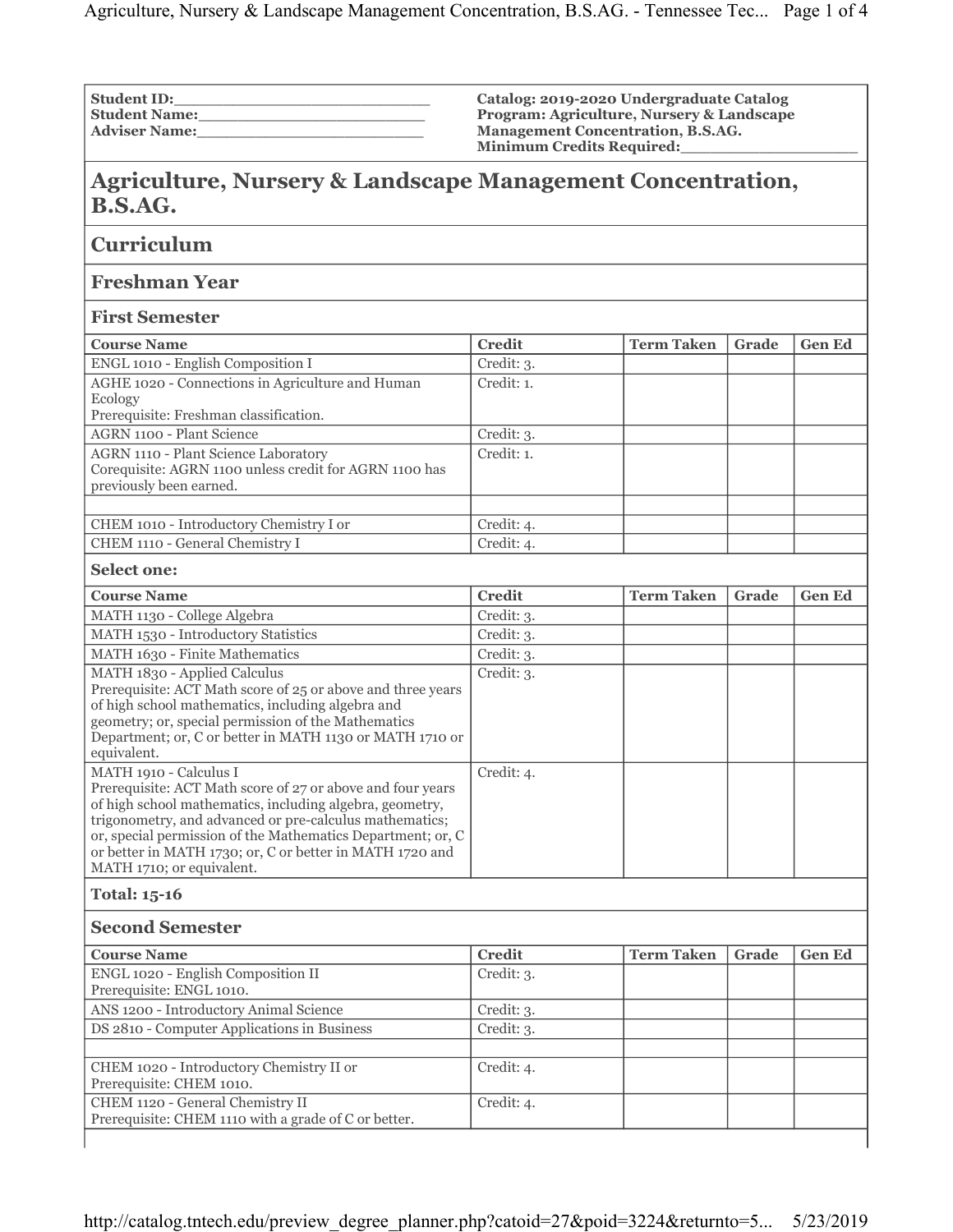| <b>Select one:</b>                                                                                                                                                                                                                                                                                                                                                  |               |                    |       |               |  |
|---------------------------------------------------------------------------------------------------------------------------------------------------------------------------------------------------------------------------------------------------------------------------------------------------------------------------------------------------------------------|---------------|--------------------|-------|---------------|--|
| <b>Course Name</b>                                                                                                                                                                                                                                                                                                                                                  | <b>Credit</b> | <b>Term Taken</b>  | Grade | <b>Gen Ed</b> |  |
| MATH 1130 - College Algebra                                                                                                                                                                                                                                                                                                                                         | Credit: 3.    |                    |       |               |  |
| MATH 1530 - Introductory Statistics                                                                                                                                                                                                                                                                                                                                 | Credit: 3.    |                    |       |               |  |
| MATH 1630 - Finite Mathematics                                                                                                                                                                                                                                                                                                                                      | Credit: 3.    |                    |       |               |  |
| MATH 1830 - Applied Calculus<br>Prerequisite: ACT Math score of 25 or above and three years<br>of high school mathematics, including algebra and<br>geometry; or, special permission of the Mathematics<br>Department; or, C or better in MATH 1130 or MATH 1710 or<br>equivalent.                                                                                  | Credit: 3.    |                    |       |               |  |
| MATH 1910 - Calculus I<br>Prerequisite: ACT Math score of 27 or above and four years<br>of high school mathematics, including algebra, geometry,<br>trigonometry, and advanced or pre-calculus mathematics;<br>or, special permission of the Mathematics Department; or, C<br>or better in MATH 1730; or, C or better in MATH 1720 and<br>MATH 1710; or equivalent. | Credit: 4.    |                    |       |               |  |
| <b>Total: 16-17</b>                                                                                                                                                                                                                                                                                                                                                 |               |                    |       |               |  |
| <b>Sophomore Year</b>                                                                                                                                                                                                                                                                                                                                               |               |                    |       |               |  |
| <b>First Semester</b>                                                                                                                                                                                                                                                                                                                                               |               |                    |       |               |  |
| <b>Course Name</b>                                                                                                                                                                                                                                                                                                                                                  | <b>Credit</b> | <b>Term Taken</b>  | Grade | <b>Gen Ed</b> |  |
| COMM 2025 - Fundamentals of Communication or                                                                                                                                                                                                                                                                                                                        | Credit: 3.    |                    |       |               |  |
| PC 2500 - Communicating in the Professions<br>Prerequisite: ENGL 1020 or concurrent enrollment in ENGL<br>1020.                                                                                                                                                                                                                                                     | Credit: 3.    |                    |       |               |  |
| ENGL 2130 - Topics in American Literature or                                                                                                                                                                                                                                                                                                                        | Credit: 3.    |                    |       |               |  |
| Prerequisite: ENGL 1020.<br>ENGL 2235 - Topics in British Literature or                                                                                                                                                                                                                                                                                             | Credit: 3.    |                    |       |               |  |
| Prerequisite: ENGL 1020.                                                                                                                                                                                                                                                                                                                                            |               |                    |       |               |  |
| ENGL 2330 - Topics in World Literature<br>Prerequisite: ENGL 1020.                                                                                                                                                                                                                                                                                                  | Credit: 3.    |                    |       |               |  |
| AGBE 2100 - Economics of Agriculture                                                                                                                                                                                                                                                                                                                                | Credit: 3.    |                    |       |               |  |
| ECON 2010 - Principles of Microeconomics                                                                                                                                                                                                                                                                                                                            | Credit: 3.    |                    |       |               |  |
| HIST 2010 - Early United States History                                                                                                                                                                                                                                                                                                                             | Credit: 3.    |                    |       |               |  |
| Total: 15                                                                                                                                                                                                                                                                                                                                                           |               |                    |       |               |  |
| <b>Second Semester</b>                                                                                                                                                                                                                                                                                                                                              |               |                    |       |               |  |
| <b>Course Name</b>                                                                                                                                                                                                                                                                                                                                                  | <b>Credit</b> | <b>Term Taken</b>  | Grade | <b>Gen Ed</b> |  |
| <b>AGRN 3000 - Soils</b><br>Prerequisite: CHEM 1020 or CHEM 1120 or consent of<br>instructor.                                                                                                                                                                                                                                                                       | Credit: 4.    |                    |       |               |  |
| BIOL 2310 - General Botany<br>Prerequisite: It is highly recommended that students wait<br>until their Sophomore year to take this course.                                                                                                                                                                                                                          | Credit: 4.    |                    |       |               |  |
| ECON 2020 - Principles of Macroeconomics                                                                                                                                                                                                                                                                                                                            | Credit: 3.    |                    |       |               |  |
| HIST 2020 - Modern United States History                                                                                                                                                                                                                                                                                                                            | Credit: 3.    |                    |       |               |  |
| Total: 14                                                                                                                                                                                                                                                                                                                                                           |               |                    |       |               |  |
| <b>Junior Year</b>                                                                                                                                                                                                                                                                                                                                                  |               |                    |       |               |  |
| <b>First Semester</b>                                                                                                                                                                                                                                                                                                                                               |               |                    |       |               |  |
| <b>Course Name</b>                                                                                                                                                                                                                                                                                                                                                  | <b>Credit</b> | Term Taken   Grade |       | <b>Gen Ed</b> |  |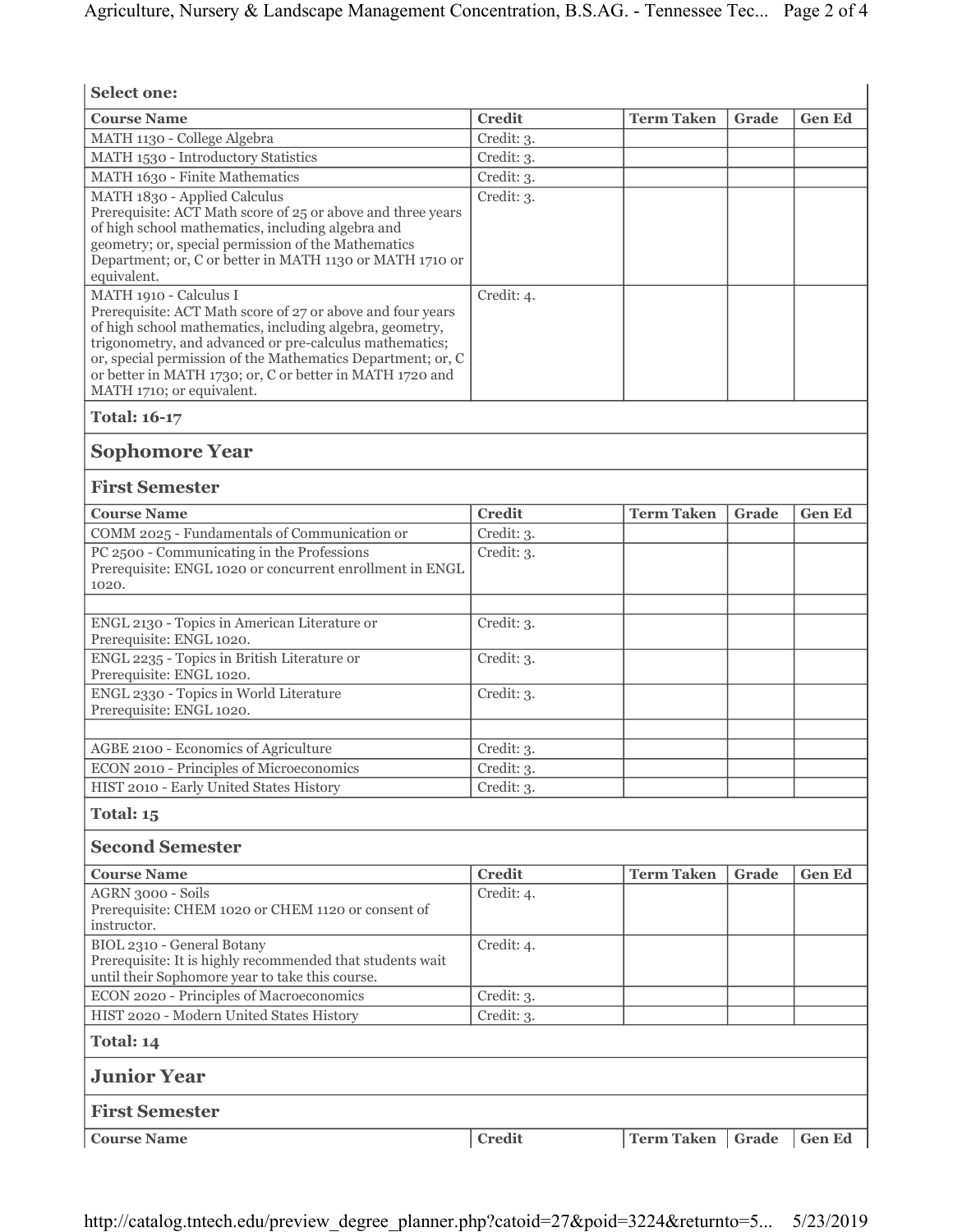| ACCT 2110 - Principles of Accounting I<br>Prerequisite: Sophomore standing or consent of instructor.                            | Credit: 3.    |                   |       |               |
|---------------------------------------------------------------------------------------------------------------------------------|---------------|-------------------|-------|---------------|
| AGHT 3400 - Landscape Horticulture<br>Prerequisite: AGRN 1100, AGRN 1110 or consent of                                          | Credit: 3.    |                   |       |               |
| instructor.                                                                                                                     |               |                   |       |               |
| AGHT 3410 - Plant Propagation<br>Prerequisite: AGRN 1100, AGRN 1110, BIOL 1123, or<br>consent of instructor.                    | Credit: 3.    |                   |       |               |
|                                                                                                                                 |               |                   |       |               |
| AGHT 3450 - Dendrology or<br>Prerequisite: BIOL 2310 or consent of instructor.                                                  | Credit: 3.    |                   |       |               |
| <b>AGHT 3470 - Landscape Plant Materials</b>                                                                                    | Credit: 3.    |                   |       |               |
| Total: 12                                                                                                                       |               |                   |       |               |
| <b>Second Semester</b>                                                                                                          |               |                   |       |               |
| <b>Course Name</b>                                                                                                              | <b>Credit</b> | <b>Term Taken</b> | Grade | <b>Gen Ed</b> |
| Humanities/Fine Arts Elective Credit: 3.                                                                                        |               |                   |       |               |
| <b>ACCT 2120 - Principles of Accounting II</b><br>Prerequisite: ACCT 2110.                                                      | Credit: 3.    |                   |       |               |
| <b>AGET 3110 - Natural Resource Systems</b><br>Corequisite: AGET 3115.                                                          | Credit: 2.    |                   |       |               |
| AGET 3115 - Natural Resource Systems Laboratory<br>Corequisite: AGET 3110.                                                      | Credit: 1.    |                   |       |               |
| AGRN 4210 (5210) - Soil Fertility and Fertilizers<br>Prerequisite: AGRN 2300, AGRN 2310 or consent of<br>instructor.            | Credit: 3.    |                   |       |               |
| Total: 12                                                                                                                       |               |                   |       |               |
|                                                                                                                                 |               |                   |       |               |
| <b>Senior Year</b>                                                                                                              |               |                   |       |               |
| <b>First Semester</b>                                                                                                           |               |                   |       |               |
| <b>Course Name</b>                                                                                                              | <b>Credit</b> | <b>Term Taken</b> | Grade | <b>Gen Ed</b> |
| Humanities/Fine Arts Elective Credit: 3.                                                                                        |               |                   |       |               |
| AGET 4610 (5610) - Greenhouse Structures and<br>Landscaping Equipment                                                           | Credit: 3.    |                   |       |               |
| AGHE 2022 - Professionalism in Agriculture and Human<br>Ecology                                                                 | Credit: 1.    |                   |       |               |
|                                                                                                                                 |               |                   |       |               |
| AGHE 3000 - (WSL2) Leadership and Service or                                                                                    | Credit: 3.    |                   |       |               |
| AGHE 3200 - Study Abroad Exploration or<br>Prerequisite: Sophomore standing and/or 30 credit hours                              | Credit: 1-6.  |                   |       |               |
| toward degree program.<br>AGHE 3275 - Research in Agriculture and Human Ecology<br>Prerequisite: Sophomore standing, AGHE 2022. | Credit: 3.    |                   |       |               |
|                                                                                                                                 |               |                   |       |               |
| AGHE 4500 - Senior Seminar<br>Prerequisite: Senior standing.                                                                    | Credit: 1.    |                   |       |               |
| Upper-Division Agriculture Elective Credit: 3.<br>Upper-Division Directed Business Elective Credit: 3. <sup>2</sup>             |               |                   |       |               |
| Total: 17                                                                                                                       |               |                   |       |               |
| <b>Second Semester</b>                                                                                                          |               |                   |       |               |
| <b>Course Name</b>                                                                                                              | <b>Credit</b> | <b>Term Taken</b> | Grade | <b>Gen Ed</b> |
| <b>AGBE 3400 - Agricultural Finance</b><br>Prerequisite: ACCT 2110.                                                             | Credit: 3.    |                   |       |               |